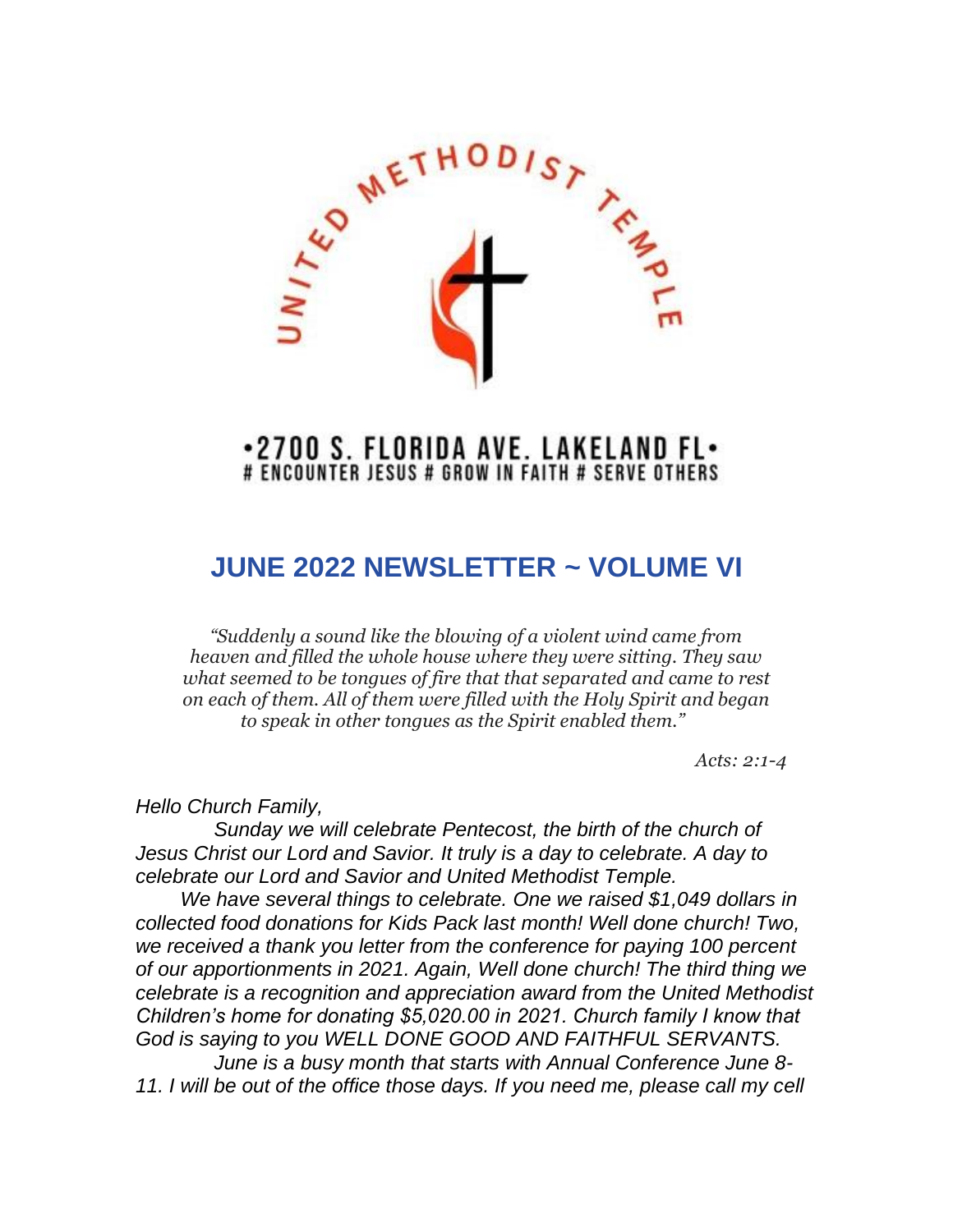*phone # 727-599-3844 and I will call you as soon as I can. June 11th is an exciting day in the DeDea household as that day Steve will be officially licensed as a local pastor in the UMC. We invite you to join us at our home from 1-3pm on the 11th for a celebration of this milestone accomplishment. Please see the invitation included in the newsletter for more information.* 

 *We will celebrate Father's Day on the 19th. Happy Father's Day to all the men of our church family and extended families.*

 *Our Mission of the Month (MoM) for June is Guardian Ad Litem. We have several people in our congregation that volunteer with this wonderful organization. They offer a vital role of continuity. Care and love for the children who are in the system and need a voice just for them. Thank you to everyone who works with Guardian Ad Litem. The dollars we give to this organization are used to provide necessary items the children need when taken from their homes. We support our MoM with our second mile giving over and above our tithes and offerings. Thank you for your generous giving to our MoM.*

 *Please be in prayer for your SPR team and our church as we begin the endeavor of hiring a new Choir Director and Organist. God is providing interim musicians and a choir Director. We welcome Art Pranno as our interim Choir Director and Teryl Dietert as our organist. Teryl will start on June 19 and Art has already started. God is blessing us through this transition. Blessings!*

*Pastor Pam*



**FATHER'S DAY Sunday June 19th**

# **Don't Forget Pot Luck Lunch this Sunday**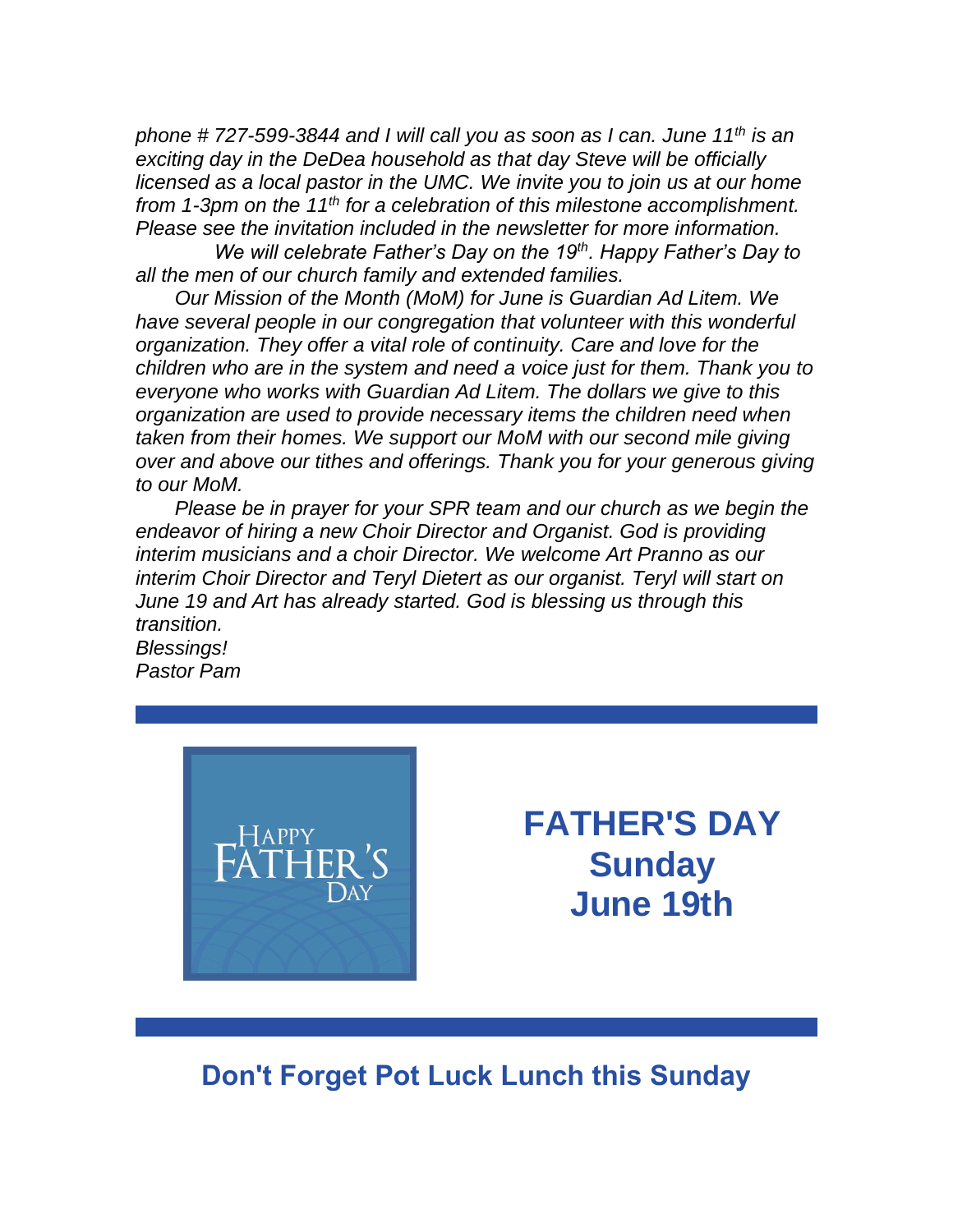

## **Congratulations UMT**

We met our goal in 2021 in giving \$5,020.00 to the Florida United Methodist Children's Home.

Thank you from Kids Pack for our In-Kind food donations on the May 7th Food Drive of \$984.00 and non-program food donations of \$65.00

"Congratulations" to UMT for paying 100% of our apportionments to the Florida United Methodist Conference.



## **Our Mission for the Month of June Guardian Ad Litem**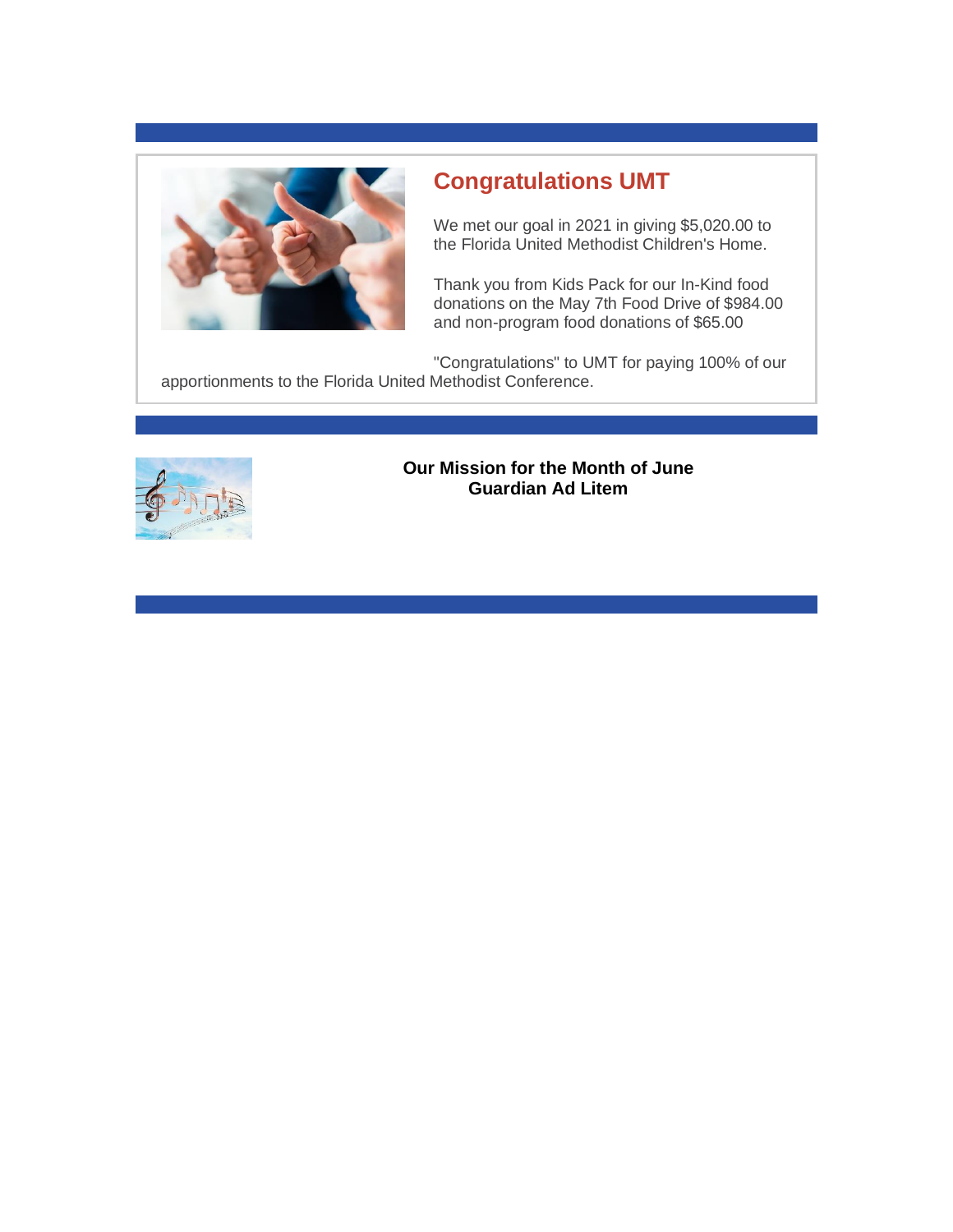

To join us as we celebrate Steve's for being Licensed as a Local Pastor

The Licensing ceremony is 10-12 am on June 11 at Branscomb Auditorium Florida Southern College 111 Lake Hollingsworth Drive Lakeland, FL 33801

Celebration Gathering at Pastor Pam and Steve's from  $1-3pm$ 5222 Nichols Dr. E Lakeland, FL 33812

We hope you will join us as we celebrate this milestone !!!

**Hello Ladies,**

**Attached is a flyer advertising for a Living Proof women's retreat with Beth Moore. I would love for a group of us to attend. Please review the information and let me know if you would be interested in going. Blessings!**

**Pastor Pam**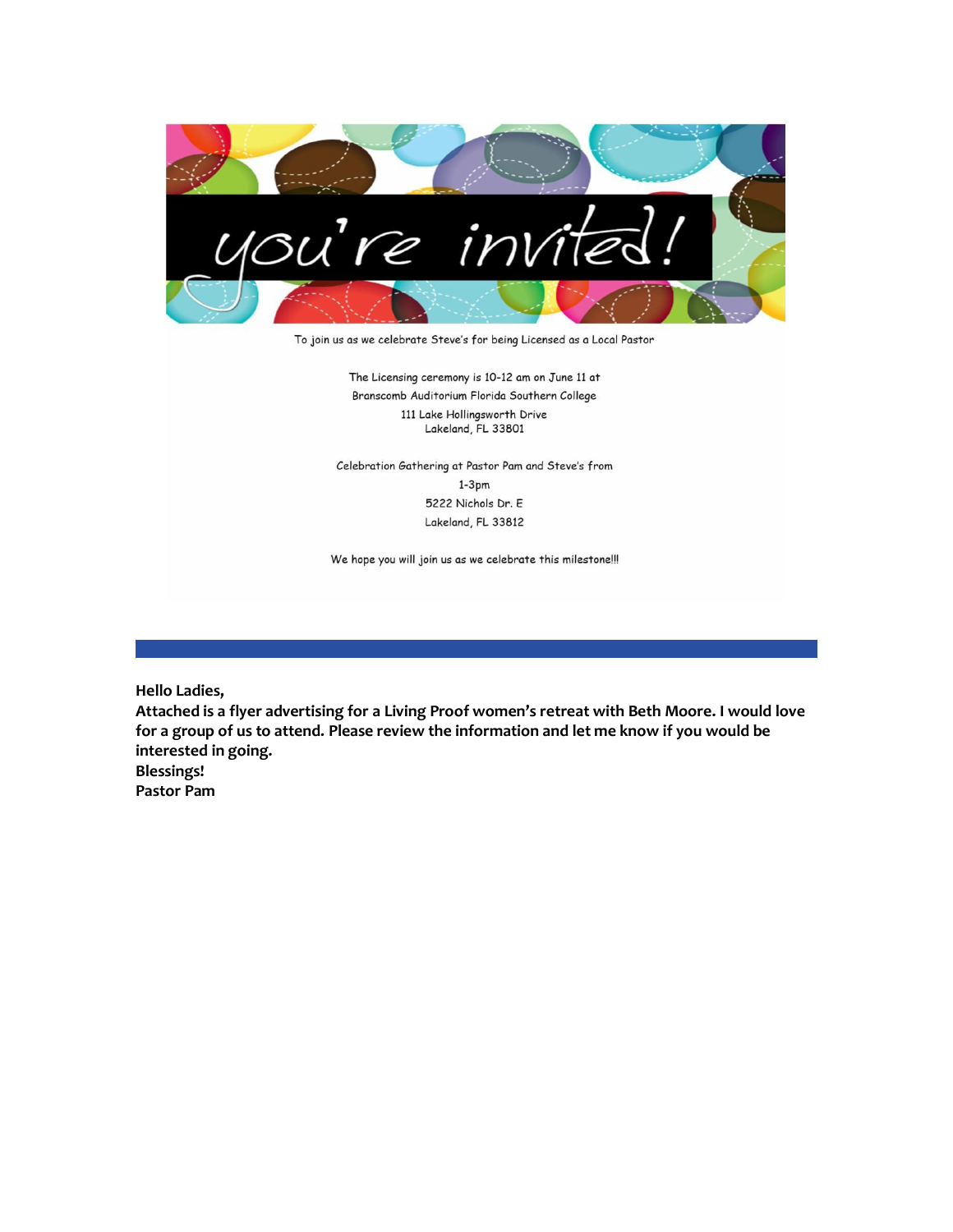

SEE BETH LIVE

#### **EXPERIENCE THE POWERFUL BIBLICAL TEACHING OF BEST-SELLING AUTHOR BETH MOORE AND WORSHIP LED** BY DOVE AWARD-WINNING TRAVIS COTTRELL.

Living Proof Live is a two-day conference with three teaching sessions.

If you've attended a Living Proof Live event in the past, don't worry! You'll hear a new message specifically prepared by Beth Moore for your city.

At Living Proof Live, women come together from all different ages, regions, and walks of life for the sole purpose of seeking after Jesus and loving each other well over this two-day event.

Expect to spend some serious time in God's Word while attending this live Bible study experience.

Ticket Cost is \$90.00 See attached for hotel cost

#### **Find Your Nearest Event**

Use the interactive map on the left to zoom into your area (+/- icons), or view larger map in a new window (select square icon in top right corner of map)

Live Events with Beth Moore 2022 This map was made with Google My Maps. Create your own **CALCRED STATES** - Chicago **INDIANO** NEVADA UTAH. MISSOUR CALIFORNIA OLas Vegas OKLAHOMA Los Angeles ARIZONA NEW MEXICO ARKANSAS San Diegoo ALABAMA TEX Houston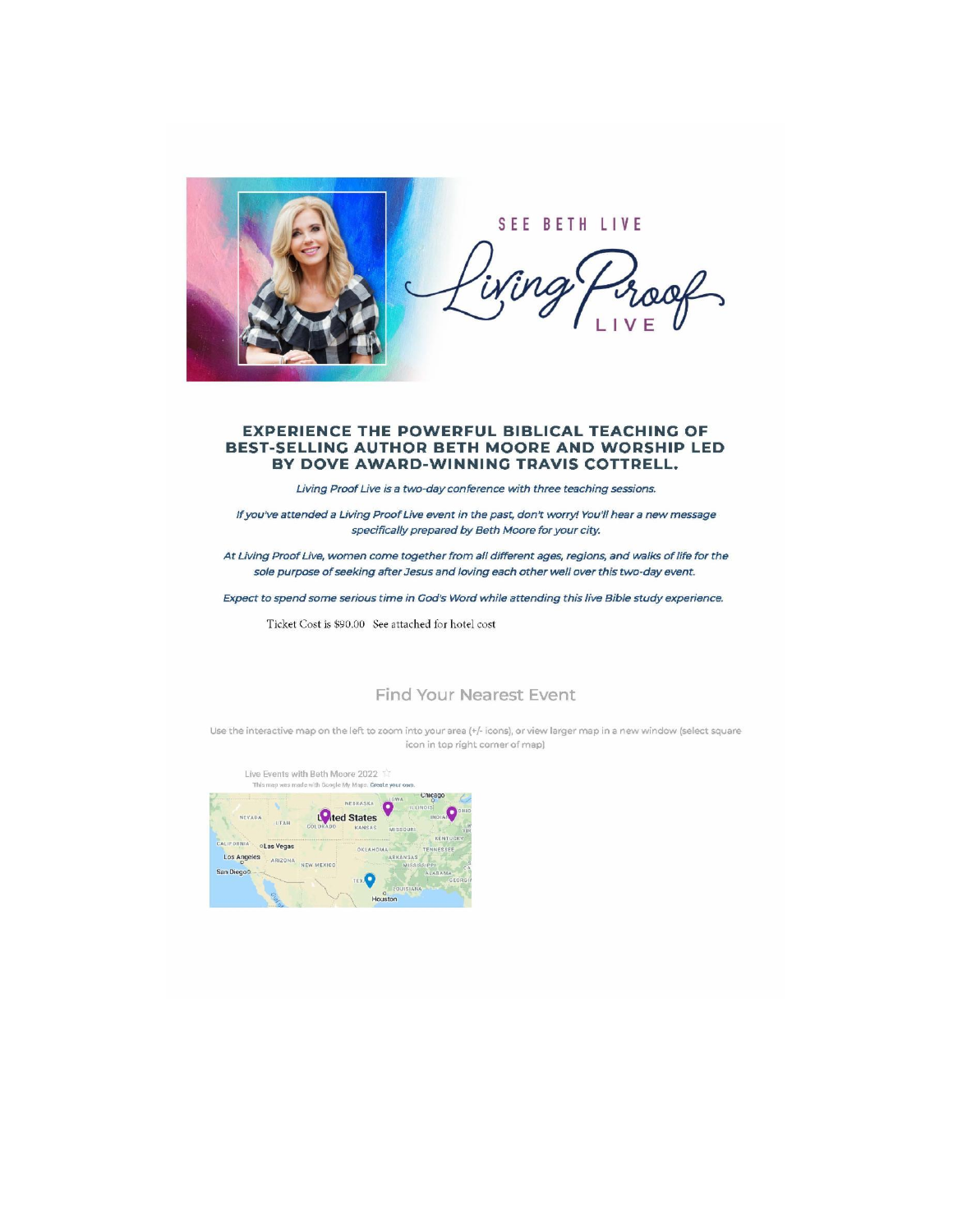### **DATES & LOCATIONS**

More details coming soon!

JULY 15, 2022 07:00 PM  $\bar{\phantom{a}}$ 

**JULY 16, 2022** 

LIVING PROOF LIVE - CINCINNATI, OH

CROSSROADS CHURCH 3500 MADISON ROAD, CINCINNATI, OH

45209

TICKETS INFO

SEPTEMBER 16, 2022 07:00 PM  $\sim$ 

**SEPTEMBER 17, 2022** 

LIVING PROOF LIVE - BOCA RATON, FL

SPANISH RIVER 2400 YAMATO RD., BOCA RATON, FL 33431

TICKETS NFO \$90.00

OCTOBER 14, 2022 07:00 PM

 $\blacksquare$ **OCTOBER 15, 2022** 

LIVING PROOF LIVE - COLORADO SPRINGS, CO

NEW LIFE CHURCH 11025 VOYAGER PKWY., COLORADO SPRINGS,

CO 80921



NOVEMBER 11, 2022 07:00 PM  $\sim$ 

**NOVEMBER 12, 2022** LIVING PROOF LIVE - ST. JOSEPH, MO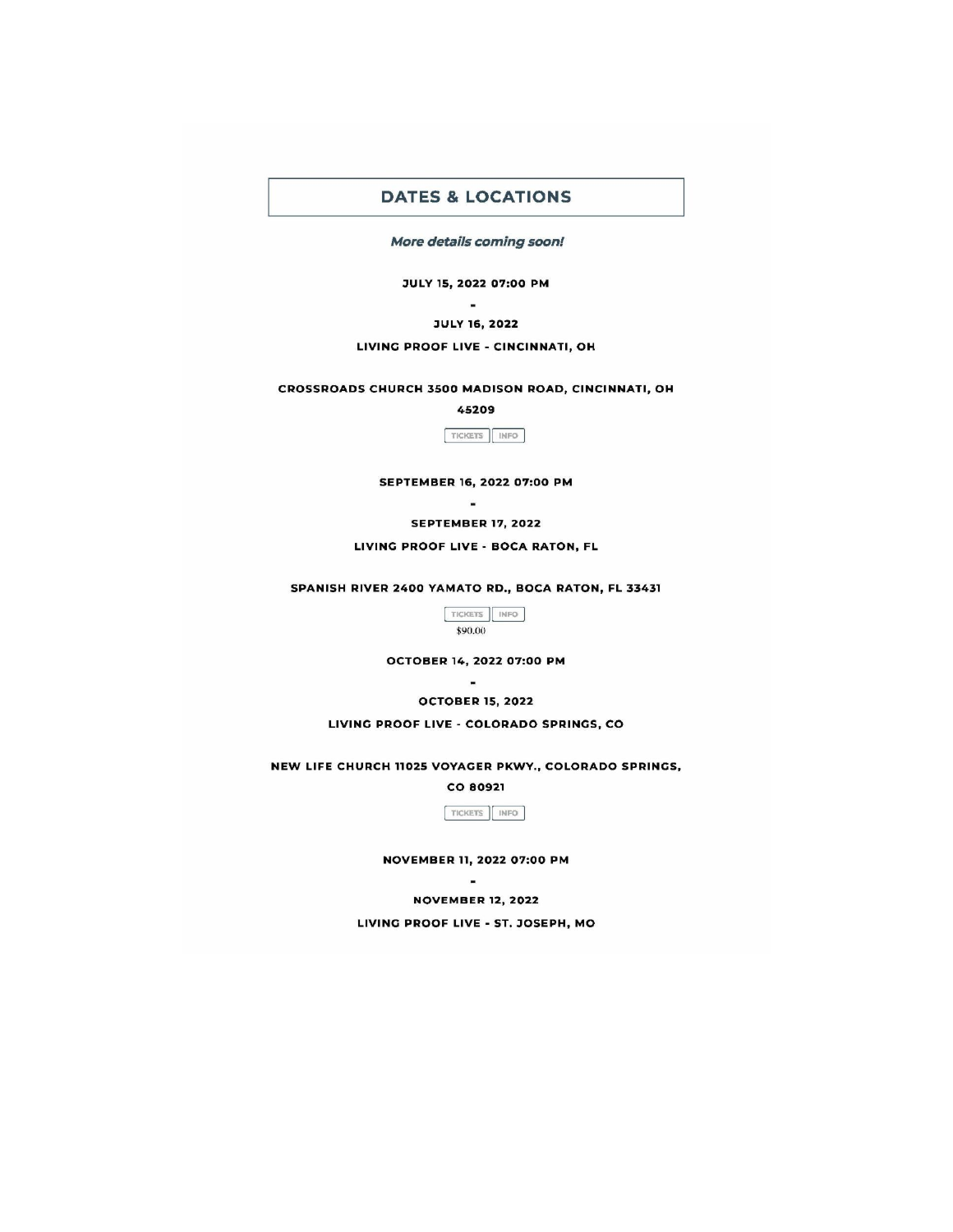|  |  | <b>BOCA RATON, FL</b><br><b>SEPTEMBER 16-17, 2022</b><br>Spanish River<br>www.bethmoore.org/events |
|--|--|----------------------------------------------------------------------------------------------------|
|--|--|----------------------------------------------------------------------------------------------------|

## Living Proof Live - Spanish River - Boca Raton, FL Friday, Sep 16, 2022 7:00 PM - Saturday, Sep 17, 2022 12:00 PM EDT Spanish River

| <b>GET TICKETS</b> |  |
|--------------------|--|

**Contact Info** S (888) 700-1999  $\boxdot$  Email Us

Location

Experience the powerful Biblical teaching of best-selling author Beth Moore and worship led by Dove Awardsure wave we premise unausur oursing of post-selling outbro feeth Moone and worship led by Dove Award-<br>Winning ortist Travis Cottrell ot Living Proof Livel Enjoy o two-day, three teaching session conference weekend<br>of the

DETAILS

**Friday Schedule:**<br>5:30 p.m. Doors open for Special Needs<br>6:00 p.m. Doors open for General Admission<br>7:00 p.m. Session One Begins 2 Spanish River<br>2400 Yamato Road<br>Boca Raton, FL, 33431 9:00 p.m. Dismissed  $\boxdot$  Email Directions Saturday Schedule:<br>7:15 a.m. Doors open for Specials Needs<br>7:30 a.m. Doors Open for General Admission<br>8:30 a.m. Session Two **Nearby**  $\begin{tabular}{|c|c|} \hline $\mathcal{EP}$ & Airports \\ \hline \hline $\mathbb{F}$ & Hotols \\ \hline \end{tabular}$ 10:00 a.m. Break<br>10:00 a.m. Break<br>10:30 a.m. Session Three<br>12:00 p.m. Dismissed  $\%$  Dining **CUTOFF DATE BOOKING CODE** Actions  $\circledS$  $\mathbf{\mathbf{\mathbb{Q}}}$ Hilton Garden **Living Proof**<br>Boca Raton **BOOK NOW** Add To My Calendar 8/26/22 561-988-6110 \$99 S201 Congress Avenue<br>Boca Raton, FL 33487 Eind My Tickets Embassy Suites<br>by Hilton **BOOKING CODE CUTOFF DATE**  $\circledS$  $\mathbf{O}$ **BOOK NOW** .<br>Iving Proof- Boca Ro 8/26/22 661 NW 53rd Street<br>Boca Raton, FL 33487 \$129 561-994-8200 Fairfield Inn &<br>Suites Boca<br>Raton **BOOKING CODE CUTOFF DATE**  $\circled{s}$  $\mathbf{Q}$ **BOOK NOW** Living Proof-Boca 8/26/22 561-417-8585 3400 Airport Road<br>Boca Raton, FL 33431 \$118 **CUTOFF DATE BOOKING CODE**  $\circledS$  $\mathbb{Q}$ Holiday Inn **BOOK NOW Living Proof**<br>Ministries  $8/26/22$ 7C1 NW 53rd Street<br>Boca Raton, FL 33487 \$129 1-561-997-9500 **Hampton Inn<br>Boca Raton BOOKING CODE CUTOFF DATE**  $\circledS$  $\mathbf{\mathbf{\mathbb{Q}}}$ **BOOK NOW Living Proof**<br>**Ministries** 8/26/22 1455 Yamato Road<br>Boca Raton, FL 33431 \$109 561-988-0200

#### **Cancellation policy**

There are no refunds for this event. We are happy to transfer your ticket to another event in 2022 if circumstances<br>arise that keep you from being able to attend this event.

During this season of uncertainty, if Living Proof Ministries cancels this event your ticket will be refunded. We are committed to the safety of our quests.

**GET TICKETS** 



Dear UMT Family: